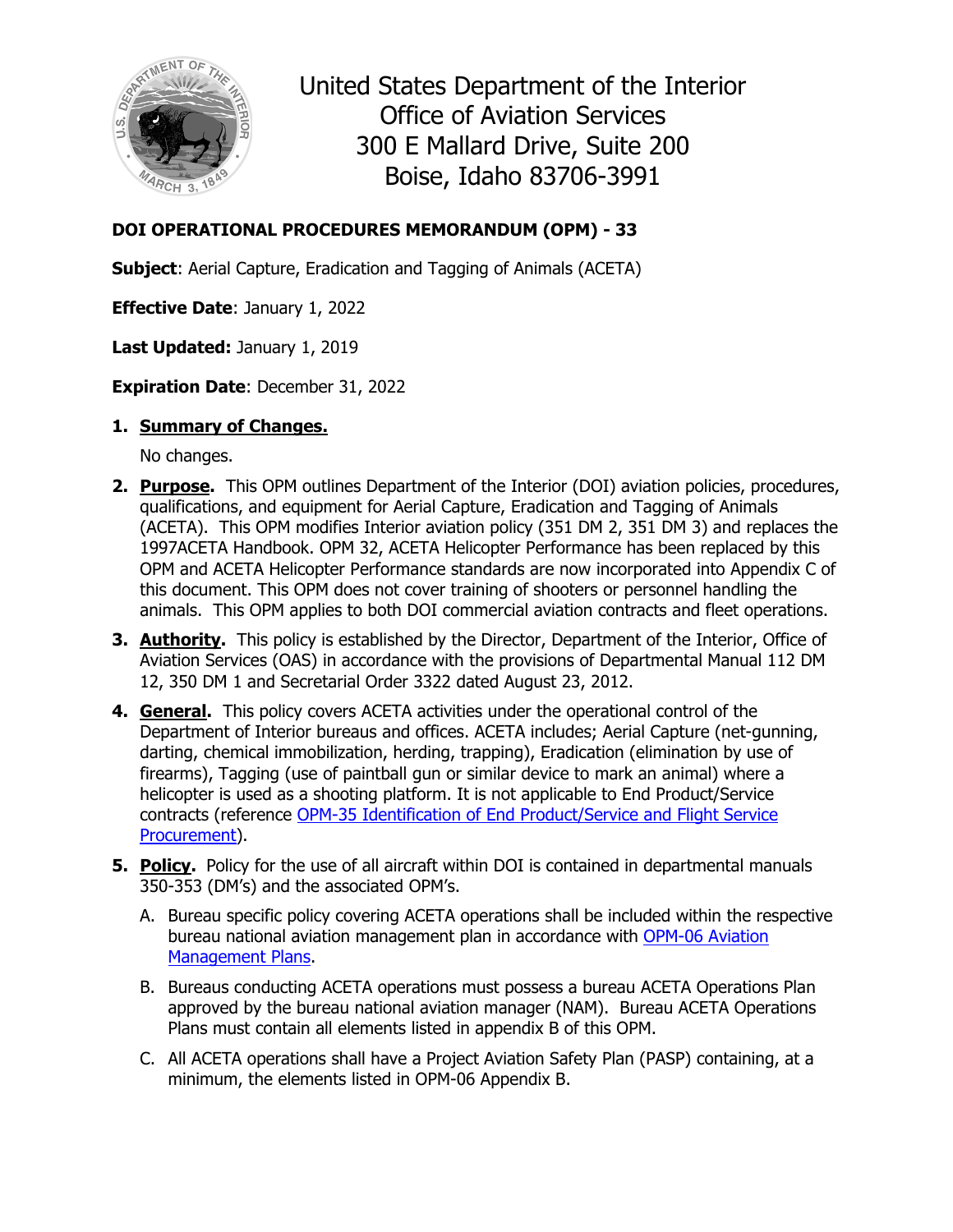- D. All aircraft operations will be conducted within DOI aviation requirements and policy. Bureau plans may be more restrictive but may not be less restrictive than established DOI policy.
- E. DOI employees shall be trained and qualified in accordance with their bureau ACETA Operations Plan and established DOI/bureau-specific policy, guidelines, procedures, and training requirements.
- F. All ACETA gunners employing a firearm or capture device must be certified IAW firearm policy standards within each respective bureau exercising operational control.
- G. All crew members are required to wear personal protective equipment (PPE) as specified in the [Interagency Aviation Life Support Equipment \(ALSE\) Handbook.](https://www.doi.gov/aviation/library/guides)
- **6. Roles and Responsibilities.** The approval use and oversight of ACETA operations requires an effective and collaborative working relationship between OAS and the bureaus.
	- A. OAS
		- 1) When requested, the OAS Training Branch will coordinate ACETA training with the requesting bureau.
		- 2) Issues approvals for aircraft and pilots.
		- 3) Maintain a list of ACETA subject matter experts for bureau training.
	- B. Bureau
		- 1) Develop and approve bureau ACETA Operations Plan.
		- 2) Complete, review, and approve PASP for ACETA missions.
		- 3) Coordinate all ACETA training needs with OAS Training Branch IAW 352 DM 1.9B.
- **7. Aircraft Pilot Approvals and Requirements.** Request for aircraft services must be in compliance with Bureau policy.
	- A. Aircraft Approvals
		- 1) The contractor that is requested must be approved by OAS for the specific ACETA activity required for the project.
		- 2) Cooperator aircraft carrying DOI personnel on ACETA missions must be approved IAW 351 DM 4, Cooperator Operations.
		- 3) Aircraft Requirements Aircraft provided for ACETA operations will meet the minimum requirements listed in Appendix C - ACETA Aircraft Requirements.
	- B. Pilot Approvals
		- 1) All ACETA pilots must pass a flight evaluation administered by a qualified OAS pilot inspector IAW the Interagency Helicopter Practical Test Standards.

### **8. Personnel - Qualifications and Requirements.**

A. Position Qualifications - All ACETA personnel will be qualified in the aviation position they are performing per Bureau policy and/or OPM-04.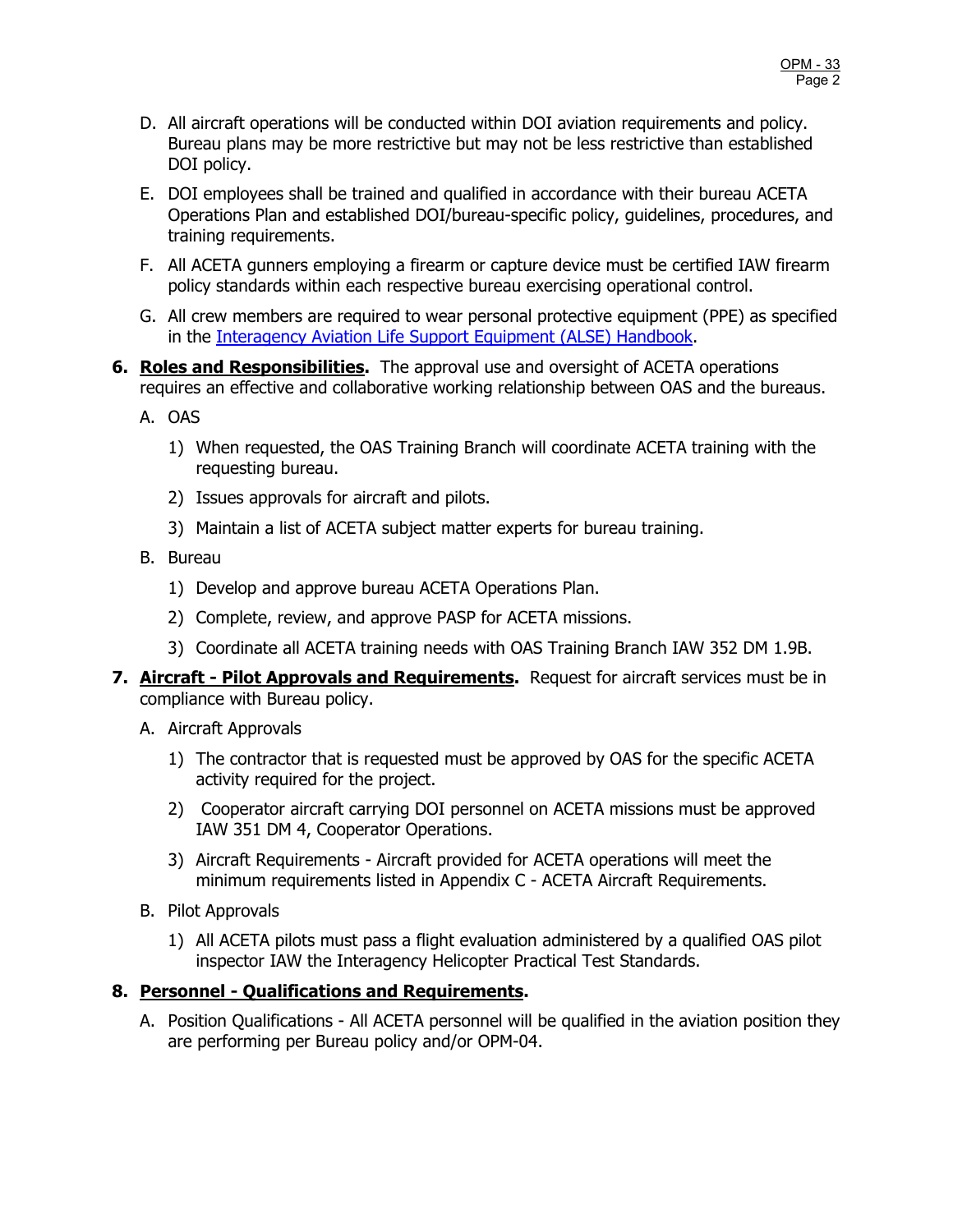- B. For missions involving HAZMAT, all essential personnel aboard the aircraft must be qualified as an Aircrew Member and successfully complete Aviation Transport of HAZMAT available at [www.iat.gov](http://www.iat.gov/)
- C. Training Requirements ACETA is a high risk, unique operation. Personnel shall have additional training as required in 352 DM 1.9B. Non-aviation training and qualification for ACETA operations will be conducted by Bureau designated ACETA specialists. Training, qualification and proficiency of ACETA personnel shall be documented by the bureau. All bureau personnel on ACETA missions shall meet bureau specific training requirements contained with their respective National Aviation Management Plan. Exceptions to bureau requirements will be granted from the Bureau Aviation Manager.
- D. STEP Training Requirements Any operations that include helicopter Single-skid, Toe-in or hover Exit/entry Procedures (STEP) shall meet requirements set forth in OPM-40.
- E. Cooperators All cooperator personnel engaged in ACETA missions under operational control of the DOI will meet all requirements of this OPM. An approved PASP is required IAW OPM-06.

**Note:** Bureaus may request a waiver through their respective National Aviation Manager (NAM). The NAM shall forward the request along with the justification to the OAS Director.

### **9. ACETA Equipment.**

- A. Personal Protective Equipment (PPE) Project leaders and aircrew members shall ensure appropriate and adequate ALSE is properly used as directed in the ALSE Handbook. In addition to the seat belt, all gunners shall wear a secondary restraint during operations with doors off or open in accordance with ALSE Handbook, Chapter 2.4. Waivers to PPE requirements are covered in the ALSE Handbook. Exceptions to PPE requirements, not identified in the ALSE Handbook, must be processed IAW 350 DM1.10.
- B. Firearms and Capture Devices All firearms and capture devices will be utilized IAW bureau policy. Aircrew Members involved with the loading and unloading of these devices are required to successfully complete Transportation of Hazardous Materials training (A-110) as per OPM-04. Only trained and certified individuals are allowed to handle firearms and capture devices.
- C. Rigging Requirements ACETA Gunners are required to utilize secondary restraint equipment during flights with doors off or open. All rigging must be utilized in accordance with manufacturer specifications and bureau policy as described in the bureau ACETA Operations Plan. All ALSE rigging must meet requirements within the ALSE Handbook.

### **10.Operations.**

- A. Operational Requirements All ACETA missions must meet the following requirements:
	- 1) Conducted IAW the respective bureau ACETA Operations Plan.
	- 2) Approved Project Aviation Safety Plan.
	- 3) Approved and carded aircraft and pilots.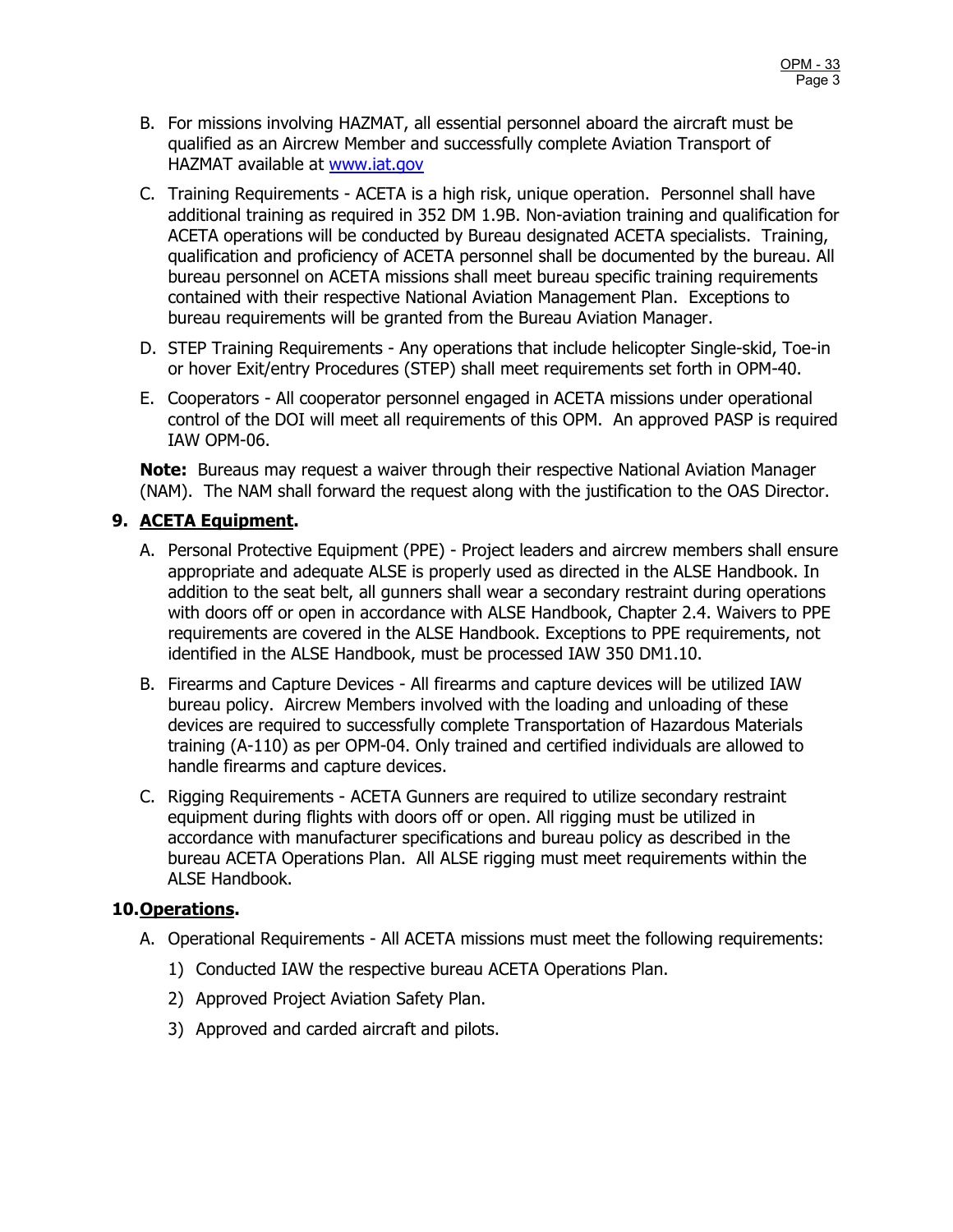- B. Pre-Flight Operations All ACETA missions will complete the following activities:
	- 1) Pre-Mission Briefing All personnel involved in the project shall review the entire PASP.
	- 2) Multiple Aircraft When missions require multiple aircraft, the primary focus in airspace coordination is safe aircraft separation. ACETA operations often require the pilot's attention to be outside of the aircraft towards the ground. This must be balanced with their primary responsibility to "see and avoid" other aircraft and obstructions. Other users of this airspace may have similar distractions. Adequate altitude separation and positive communication among all aircraft is paramount.
	- 3) Weight and Balance / Load calculations must be completed IAW procurement documents and DOI Departmental Manuals. All aircraft limitations shall be adhered to during aircraft operations.
	- 4) Pre-Flight Aircraft Briefing The pilot must provide an aircraft orientation and an aircraft safety briefing to crewmembers, passengers, and ground personnel prior to flight.
- C. Mission Duties In Flight
	- 1) Flight Planning and Flight Following Will be conducted IAW Departmental and bureau policy.
	- 2) Sterile cockpit procedures apply when actively engaged in ACETA operations. Communications should be limited to those required between the pilot and gunner/ACETA crewmember. "Limiting communications and actions within the cockpit to only those required for safe maneuvering and traffic separation". This means communications with Dispatch, ground personnel and other aircraft concerning non-essential mission information is prohibited.
	- 3) Deviations from the PASP are only authorized if required for safety of flight or prior approval has been obtained.
	- 4) Deviations from flight plans require immediate notification to flight following personnel.
	- 5) Flight following personnel shall be provided a copy of the PASP and the mishap response plan.
	- 6) A high-altitude reconnaissance of the project area must be completed prior to descending to a low level flight profile.
- D. Post Flight Operations
	- 1) Post Flight Briefing All personnel involved in the project shall participate in the post mission review.
	- 2) SAFECOMs shall be submitted to report unsafe conditions, actions, or incidents that affect the safety of mission operations per 352 DM 3.10.
	- 3) Complete all payment documents.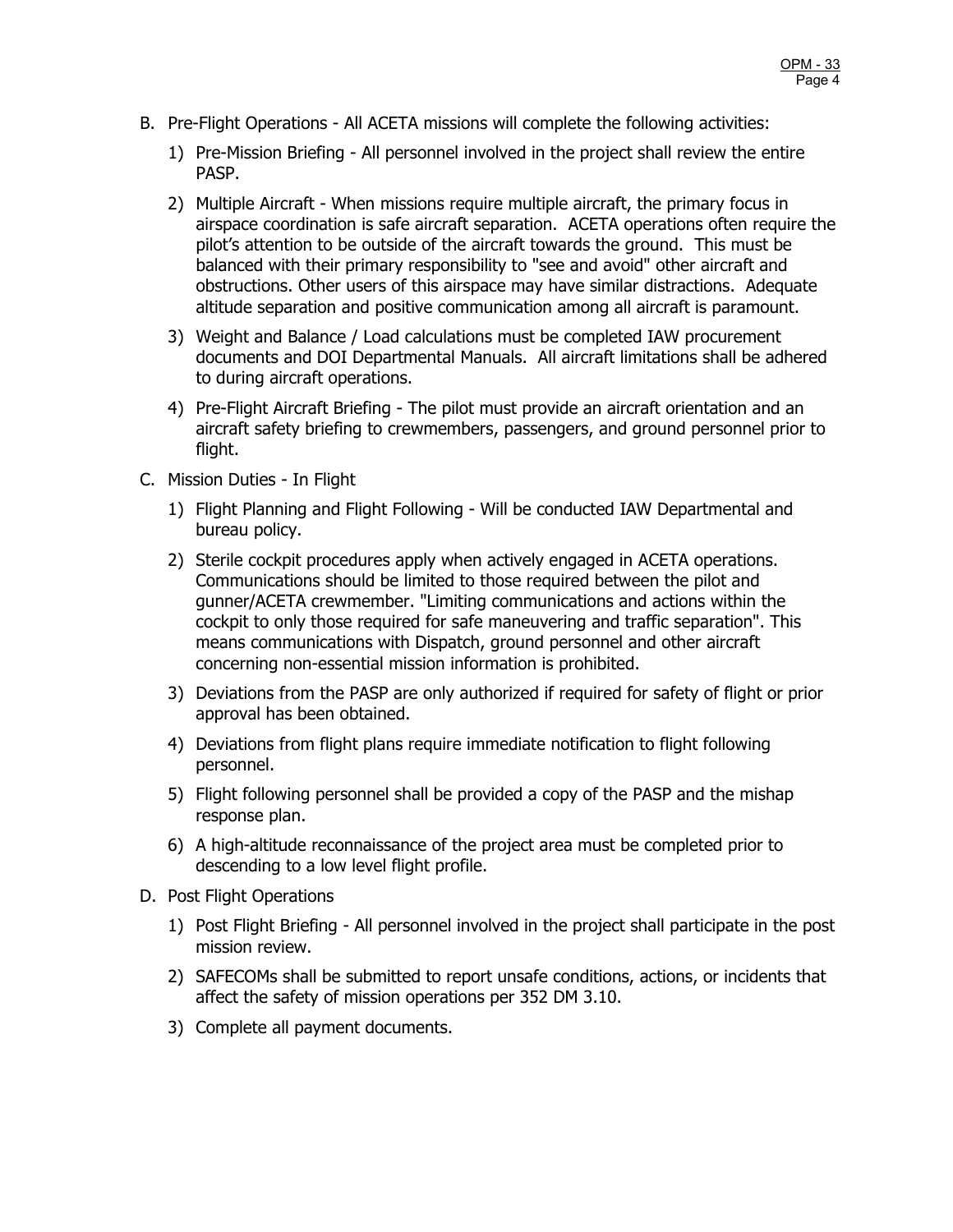#### **11. Mishap Response Procedures.**

- A. A current Aviation Mishap Response Plan must be developed for each location that conducts ACETA operations IAW with 352 DM 3.5.
- B. Reporting & Documentation Aircraft operations involving the Department that are involved in an aviation mishap (damage or injury) or overdue aircraft suspected of being involved in a mishap shall be reported to OAS IAW 352 DM 3.4 (1-888-4MISHAP) immediately.



Digitally signed by MARK **BATHRICK** Date: 2021.11.18 10:16:13 -05'00'

Mark L. Bathrick Director, Office of Aviation Services

Attachments: Appendix A: Definitions Appendix B: Required elements of ACETA Bureaus Operations Plan Appendix C: ACETA Aircraft Requirements Appendix D: Pilot Requirements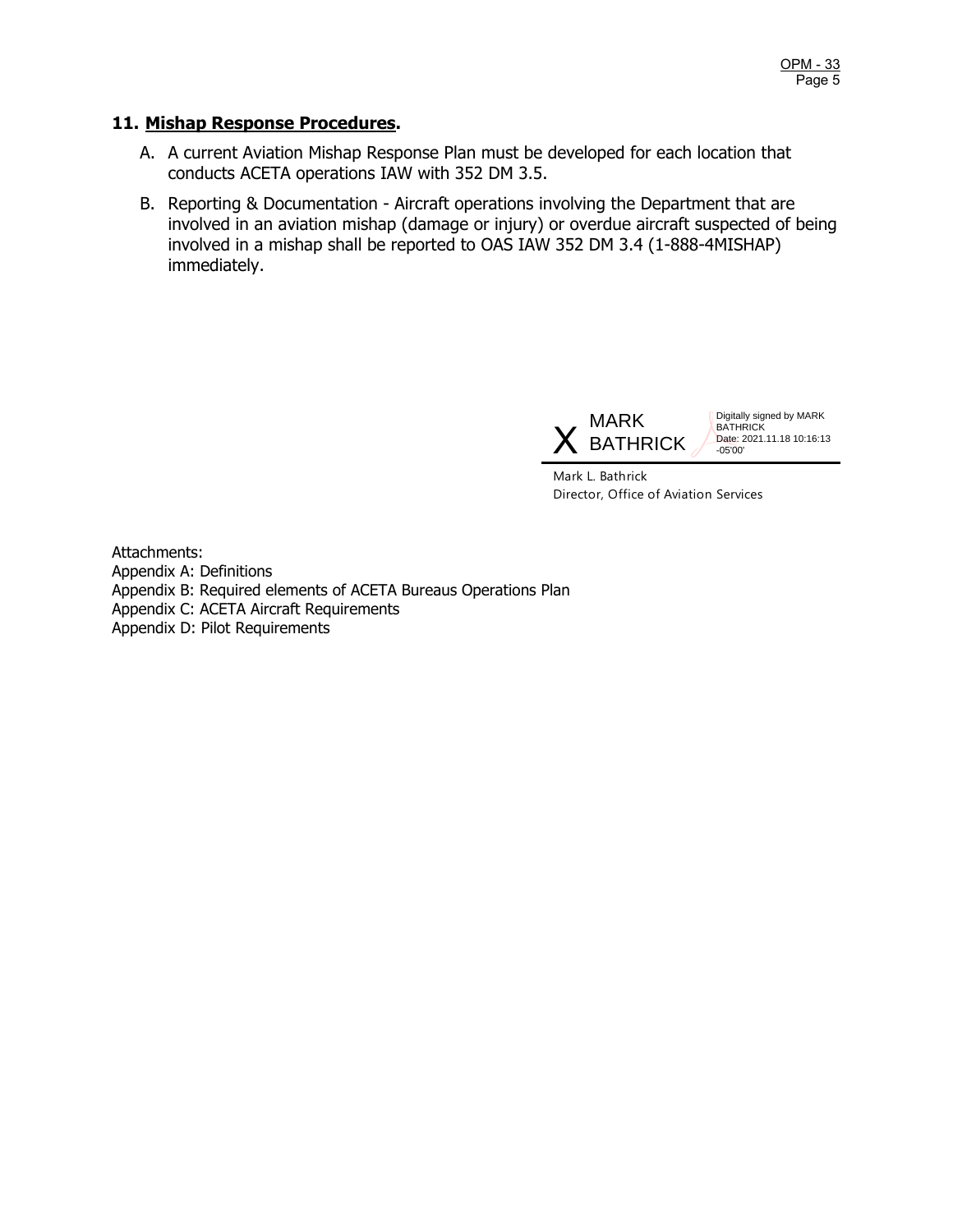# **Definitions**

**ACETA Operations Plan -** A Bureau plan that gives direction regarding ACETA. This plan must be approved by the Bureau Aviation Manager and reviewed annually.

ACETA Mission Plan - A plan that is written for a specific ACETA mission that gives quidance to all aspects of the ACETA operation. This plan may also include a PASP specific to the mission.

Air Crewmember - Essential for the mission. Crewmembers, other than flight crewmembers, required to be on board the aircraft to ensure the successful outcome of the mission. Crewmembers who transport hazardous materials by air must receive training (A-110 Aviation Transportation of Hazardous Materials) on the requirements and conditions under the terms of the DOT Special Permit 9198.

**Aviation Mishap Response Plan -** A plan that gives direction to responders in case of an accident or missing aircraft. This plan should be specific to the area of operation and should be reviewed annually for accuracy.

**Cooperator -** an individual from another authority (tribe, state, etc.) who is to accomplish ACETA projects benefiting both DOI and their agency.

**Cooperator Aircraft -** An affiliated, military, or other Government agency aircraft.

**Hazard - Aviation Hazard -** Any condition, act, or set of circumstances that exposes an individual to unnecessary risk or harm during aviation operations.

**Incident -** An occurrence other than an accident, associated with the operation of an aircraft, which affects or could affect the safety of operations.

**Mishap - Aviation Mishap -** Mishaps include aircraft accidents, incidents with potential, aircraft incidents, aviation hazards, and aircraft maintenance deficiencies.

**PASP** - Project Aviation Safety Plan is a document that provides specific guidance for aviation operations. It should include all of the elements as required by OPM-06 Appendix B. This may be included as part of the bureau ACETA Operations Plan.

**SAFECOM -** Aviation Safety Communique (SAFECOM) is used to report any condition, observance, act, maintenance problem, or circumstance, which has the potential to cause an aviation-related mishap. A SAFECOM's sole purpose is for mishap prevention.

**Special Use Activities -** In DOI, Special Use Activities involve the utilization of airplanes and helicopters in flight operations which do not meet the definition of point-to-point flight (see 350 DM 1 and OPM 29 Special Use Activities for Manned Aircraft) and which require special considerations due to additional equipment and/or the increased risks inherent in such operations. This may require deviation from normal operating practices where authorized by OAS. Special pilot qualification and techniques, special aircraft equipment, and personal protective equipment are required to enhance the safe transportation of personnel and property.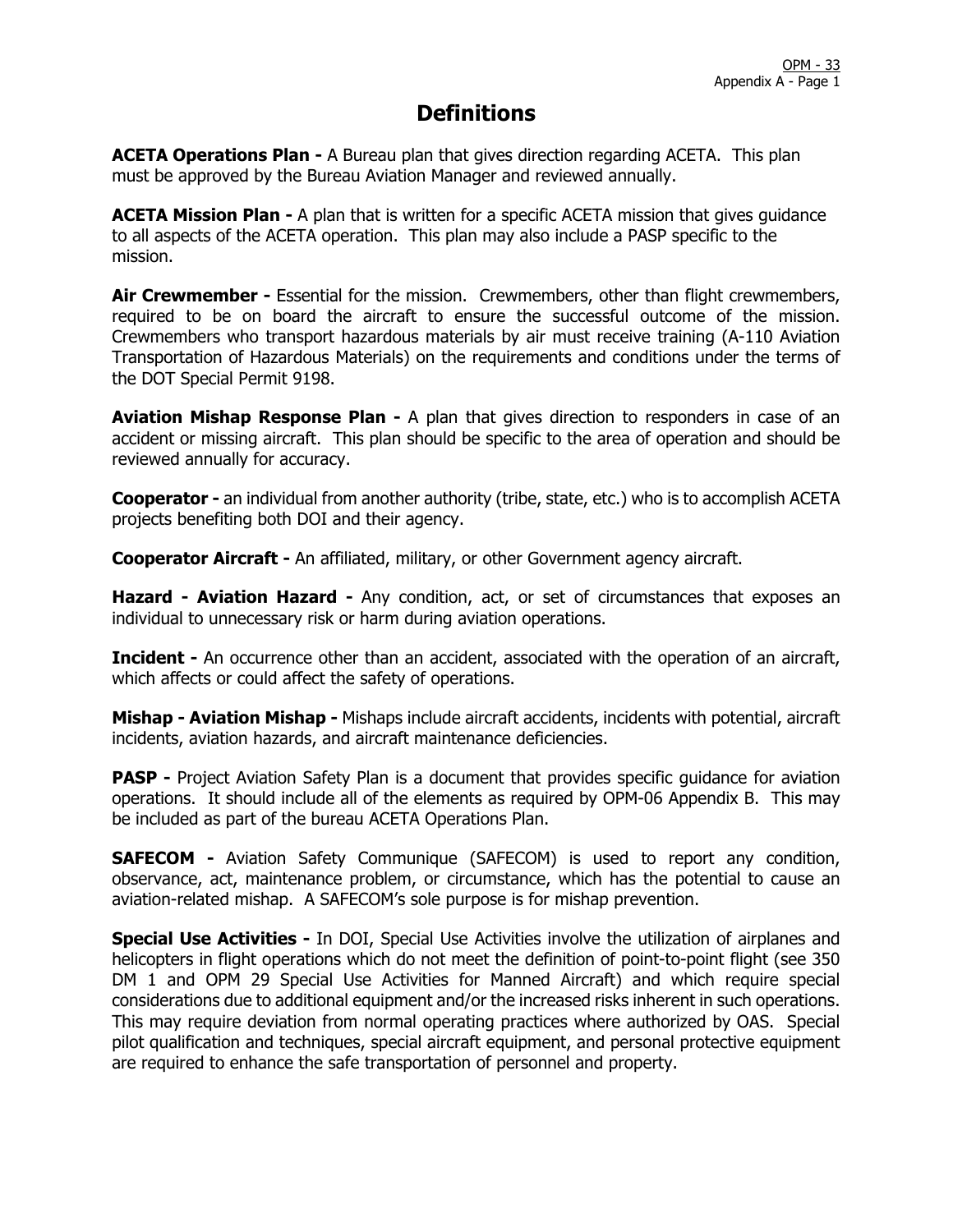# **Definitions**

**Single-skid, Toe-in, and Hover Exit/Entry Procedures -** There are three separate STEP maneuvers (For the purpose of this document references to skids also apply to other helicopter landing gear configurations). As a result of rotorcraft flight manual or other aircraft limitations, some make/model helicopters cannot be used or may be unsuitable for one or more of the STEP maneuvers. OPM 40 STEP Operations establishes policy and operational procedures for training for the use of helicopter STEP.

- A. Single-skid: One skid or a portion of one skid is in contact with the surface while the other skid is not in contact with the surface.
- B. Toe-in: The toes (forward portion of the skids) are in contact with the surface, while the aft portion of the skids is not in contact with the surface.
- C. Hover: The helicopter remains in a hover above the surface, at a height allowing the aircrew members to exit or enter safely.

**Subject Matter Experts (SMEs) -** an individual with a deep understanding of a particular process, function, or type of equipment. (Veterinarian, Mugger/Handler, Net Gunning, Darting, Marking, Eradication)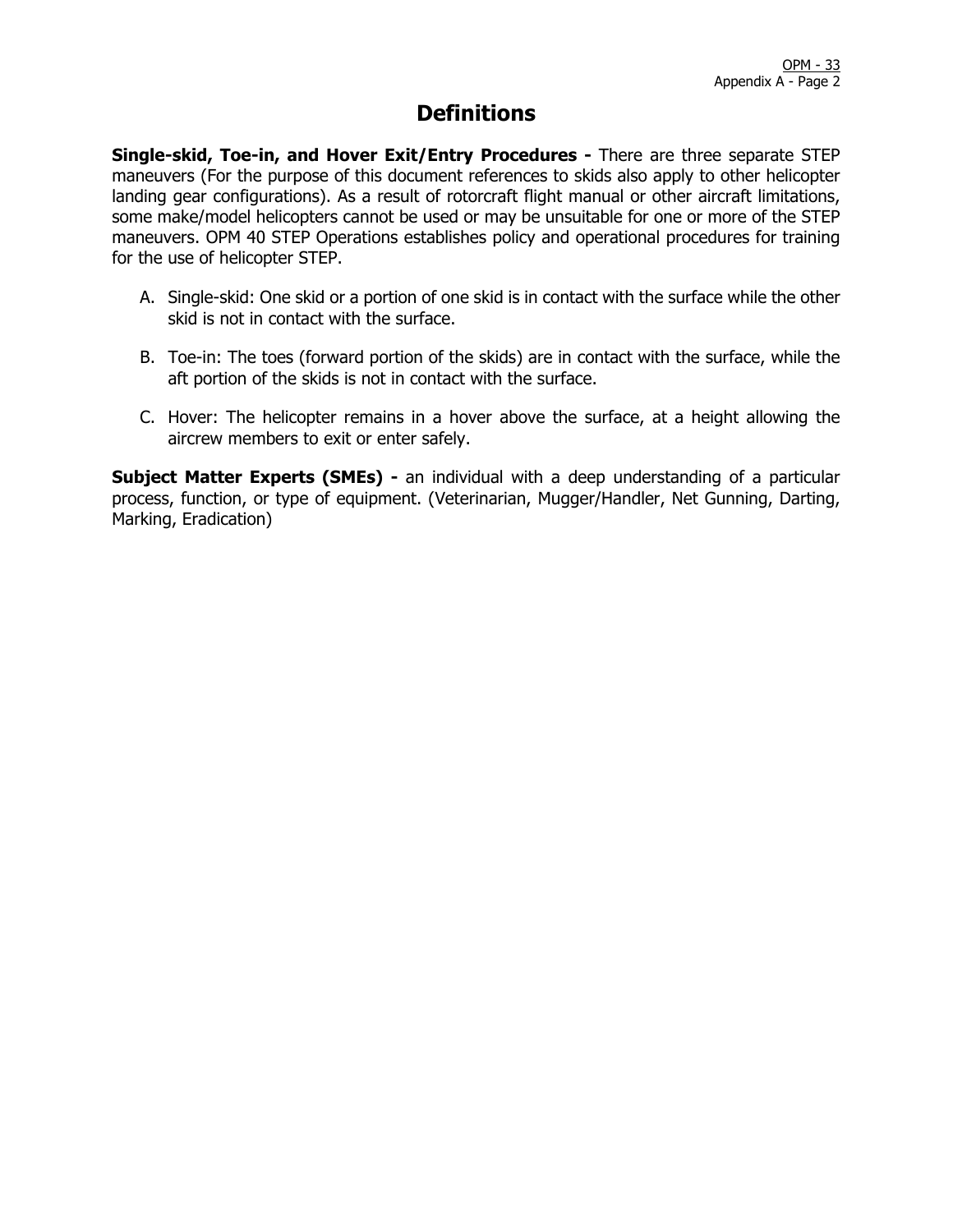# **Required elements of bureau ACETA Operations Plan**

**Instructions**: If an element listed in this appendix does not apply to a bureau then the bureau's plan will list that element as not applicable. For example, if a bureau does not conduct ACETA missions with Cooperators, then that section would be listed as "N/A". It is recommended that the format follow this template to provide consistency and familiarity across bureau plans.

### • **ACETA Plan**

- o Purpose
- o Authorities
- o Roles & Responsibilities
- o Revision schedule

### • **Aircraft & Pilot Approvals**

- o Aircraft Procurement
- o Pilot Approval & Requirements

### • **ACETA Personnel**

- o Position Qualifications
- o Training and Proficiency Requirements
- o Documentation
- o Cooperators

### • **Equipment**

- o PPE
- o Firearms & Capture Devices
- o Equipment Rigging and Management
- o Communication (Examples handheld VHF-AM, FM radios)

### • **Mission Operations**

- o Operational Requirements
- o Pre and Post Flight Requirements
- o Mission Duties

#### • **Mishap Response Procedures**

- o Mishap Response Plan
- o Reporting and Documentation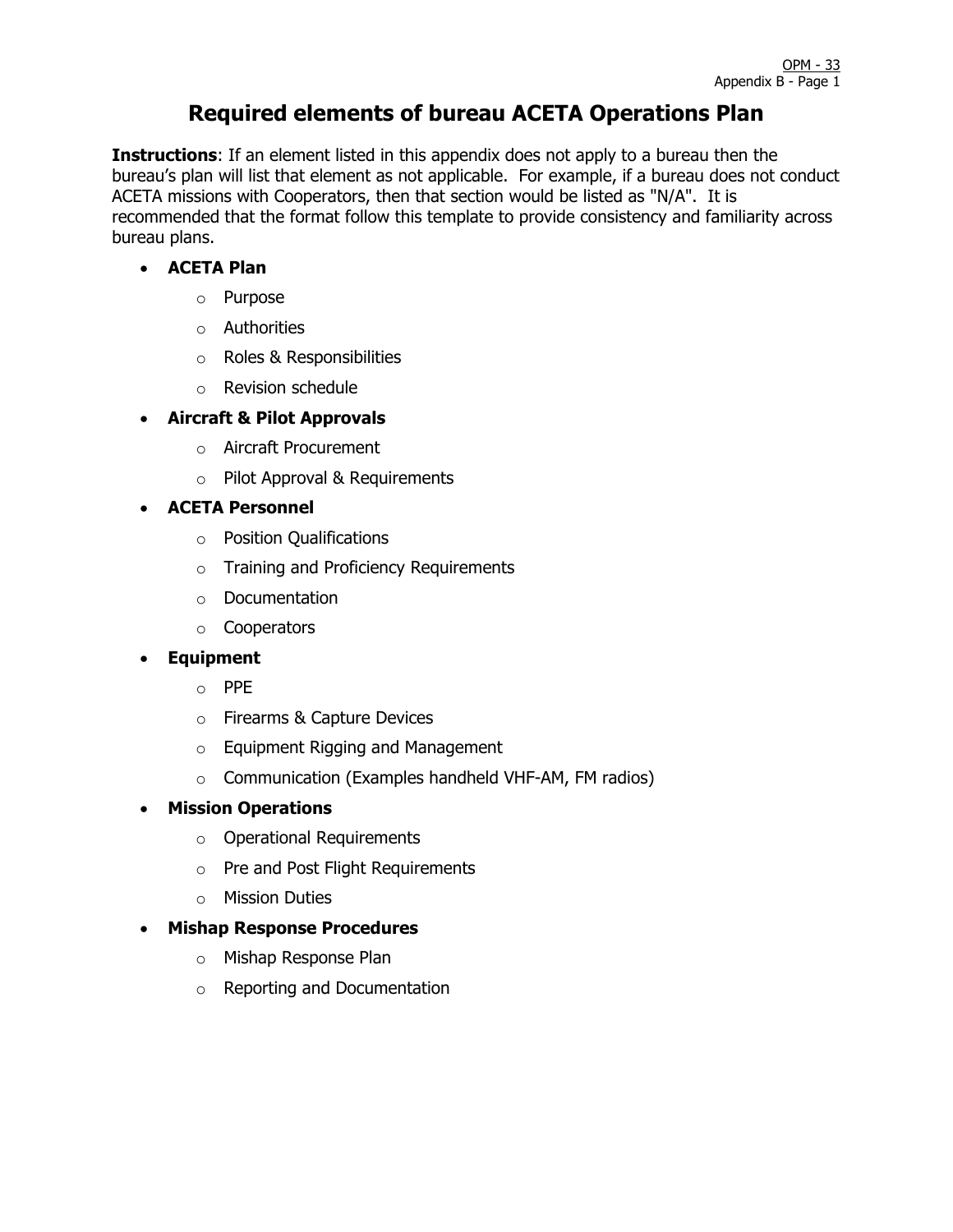## **ACETA Aircraft Requirements**

- **1. General.** Aircraft used in ACETA operations must meet the minimum requirements set forth in 351 DM 2, this OPM, and any additional requirements identified in the procurement document.
- **2. Certification.** All aircraft used for ACETA operations will have a Standard Airworthiness Certificate. The installation of any special equipment called for by this operation must be FAA-approved, except where so stated. All aircraft must be inspected by OAS prior to use. Upon satisfactory completion of the aircraft inspection by OAS, an Aircraft Data Card will be issued which will be carried in the aircraft at all times and made available upon request.
- **3. Helicopters.** Helicopters provided for ACETA operations will have the following basic configuration and equipment:
	- A. **Free Air Temperature Gauge.**
	- B. **Shoulder Harness / Lap Belt.**
		- 1) **Front Seat Occupants.** Double-strap shoulder harness with self-locking inertia reel or locking reel and lap belt for pilot and aircrew member. Shoulder straps and lap belts will fasten with metal-to-metal, single-point, quick-release mechanism. When the gunner is shooting from the front seat, a rotary-type buckle, similar to Pacific Scientific "Saf-T-Matic", will be required on helicopters not equipped with an approved shooting window of door.
		- 2) **Rear Seat Occupants with Standard or Shooting Door Installed.** Helicopters shall have shoulder harnesses (either single-strap or double-strap) for each aft cabin occupant. Shoulder harness straps and lap belts must fasten with a single-point, metal-to-metal, quick release mechanism.
		- 3) **Rear Seat Occupants without Door.** Helicopters shall have shoulder harnesses (either single-strap or double-strap) for each aft cabin occupant. Shoulder harness straps and lap belts must fasten with a single-point, metal-to-metal, quick release mechanism. The gunner's safety harness, as identified in ACETA Equipment on page 3 of this document, shall be attached to the aircraft in a manner approved by OAS.
	- C. **VFR Equipment.** Equipment and instruments for VFR day in accordance with 14 CFR 91 and 135.
	- D. **Fire Extinguisher.** The fire extinguisher as required by 14 CFR 135 shall be a hand held bottle, minimum of 2-B:C, securely mounted and accessible to the flight crew.
	- E. **First Aid Survival Kits.** First-aid and survival kit are required in accordance with ALSE Handbook.
	- F. **Emergency Locator Transmitter (ELT).** Details are contained in the ALSE Handbook.
	- G. **Access Step.** Helicopters with high-skid landing gear installed will have personnel access steps to each door. External cargo racks may be used for step.
	- H. **Door Removal.** Helicopters not equipped with an approved shooting door or window shall be certified for flight with the door removed. The aircraft external registration number shall be displayed in such a manner as to not be compromised by this requirement.
	- I. **Tundra/Snow Pads.** Tundra/snow pads are required if landings in deep snow or soft terrain are anticipated.
	- J. **Flight Hour Meter.** Details are contained in 351 DM 2.2G.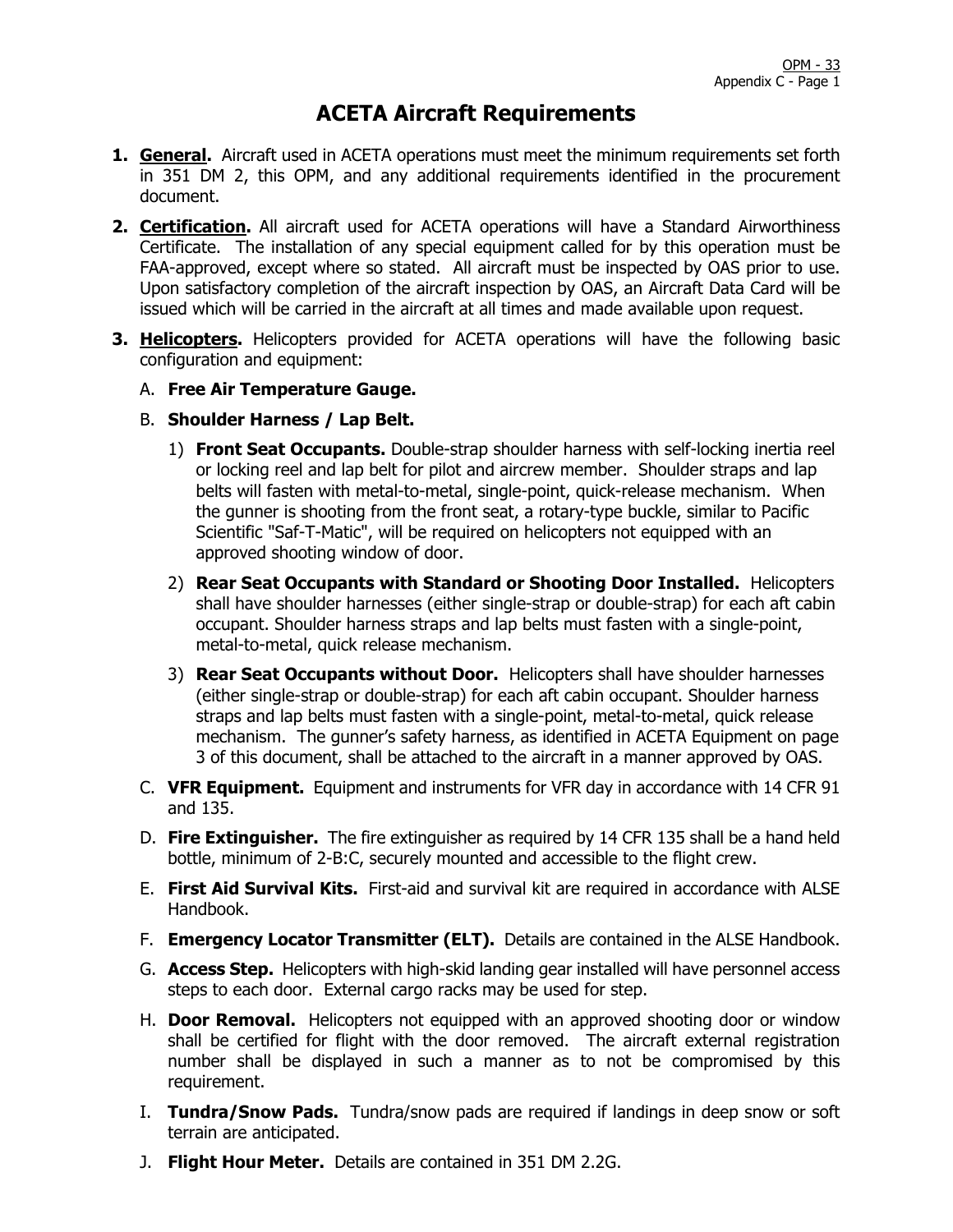## **ACETA Aircraft Requirements**

- **4. Helicopter Performance.** Helicopters provided will meet the minimum performance in at least one of the following categories:
	- A. Sea Level to 4,000 Feet Density Altitude (DA). Hover Out of Ground Effect (OGE) at 4,000 feet DA.
	- B. Above 4,000 to 7,000 Feet (DA). Hover Out of Ground Effect (OGE) at 7,000 feet DA.
	- C. Above 7,000 to 9,000 Feet (DA). Hover Out of Ground Effect (OGE) at 9,000 feet DA.
	- D. Above 9,000 Feet (DA). The aircraft must meet Hover Out of Ground Effect performance for the highest anticipated DA.

Minimum aircraft requirement: Three seats, one pilot and two passenger seats and 180 horsepower output.

**Note:** Bureaus may request a waiver through their respective National Aviation Manager (NAM). The NAM shall forward the request along with the justification to the OAS Technical Services Division Chief who will review each request on a case-by-case basis and forwarded for decision by the OAS Director.

In order to safely and successfully complete the mission, the helicopter must be capable of meeting the performance required. Payload, hover ceiling, airspeed, and fuel requirements need to be considered in selecting the proper aircraft. Use actual aircraft, pilot, passenger, cargo weights, and required fuel to determine if the aircraft meets the hover OGE performance.

- **5. Avionics.** Aircraft provided for ACETA operations will have the following basic avionics configuration and equipment:
	- A. **Transceiver.** One VHF-AM aeronautical transceiver, with a minimum of 760 channels covering 118.000 to 136.975 MHz. The transceiver must have channels selectable in no greater than 25 kHz increments and a minimum of 5 watts carrier output power. The transceiver's operational controls must be mounted so they are readily visible and accessible to the pilot.
	- B. **Satellite-based aircraft tracking.** One satellite-based aircraft tracking hardware compatible with the government's Automated Flight Following (AFF) Program (https://www.aff.gov/). Not all available satellite based tracking systems are compatible with the Government's AFF program, nor meet AFF requirements. The aircraft's hardware offered must be compatible with AFF. For questions about current compatibility requirements, visit the AFF website at: [https://www.aff.gov/.](https://www.aff.gov/)
	- C. **Satellite telephone system (Alaska Only).** Each aircraft must be equipped with one FAA approved Iridium-based SatPhone system. The SatPhone handset or remote dialer must be cockpit-mounted in a location convenient for use by both the pilot and copilot/observer (Sattalk or equivalent). The SatPhone must be permanently interfaced to the aircraft's audio control systems in such a manner that, although access to the handset/dialer may be limited to the cockpit occupants, it may be used via any of the four required positions in the aircraft in the same manner as the aircraft's radios. The SatPhone must include a "Speed Dial" capability, which may be pre-programmed with a minimum of six telephone numbers via the cockpit-mounted handset/dialer. The SatPhone must be equipped with a TSO-C129a L-band antenna mounted atop the fuselage in such a manner as to provide the greatest possible view of the overhead hemisphere. The SatPhone may be integrated into the AFF system above, either using the same Iridium communicator or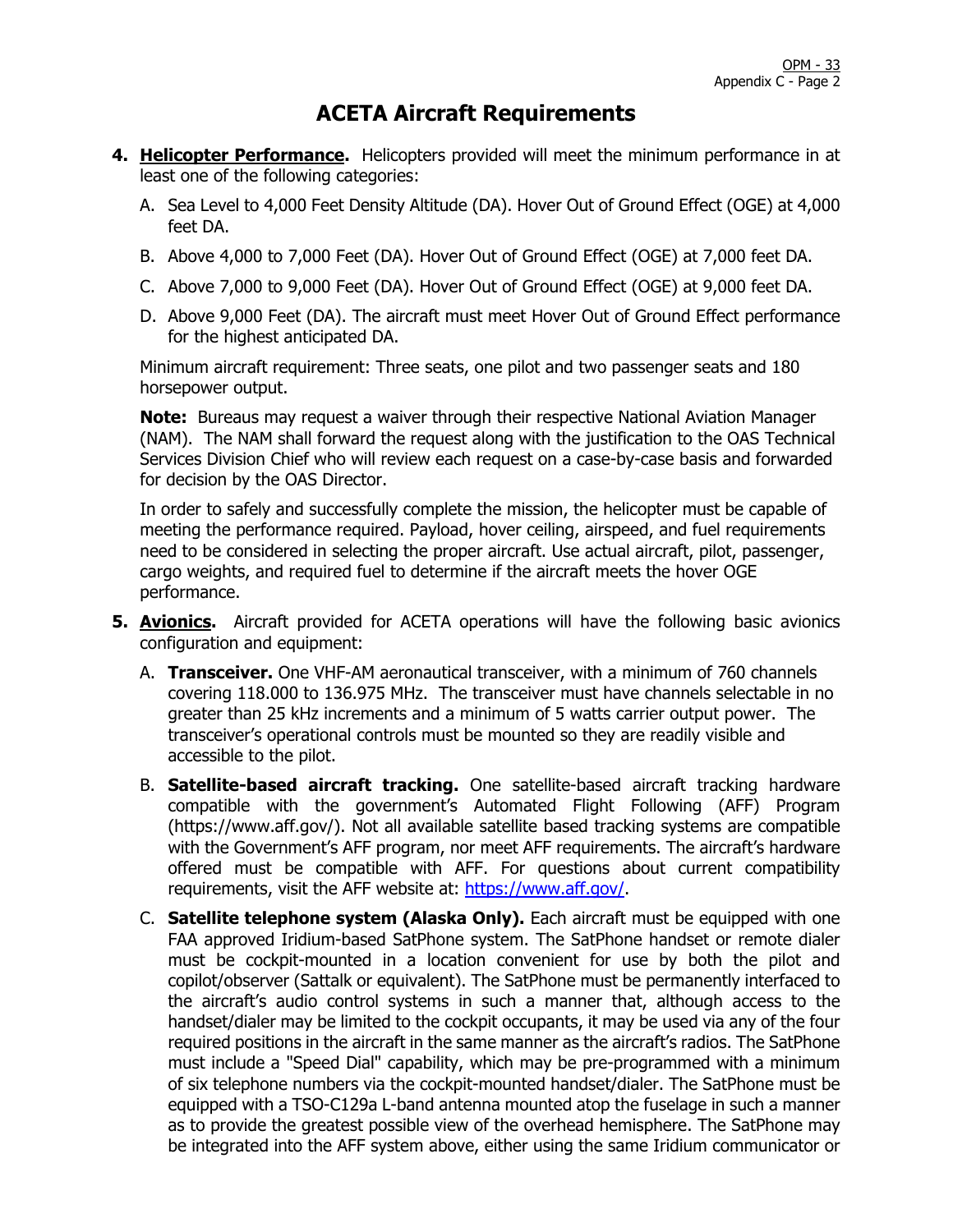## **ACETA Aircraft Requirements**

having a separate Iridium communicator. If the SatPhone's communicator is also utilized for AFF, brief interruptions of AFF position reports are acceptable. In this case, it must be ensured that all flight crew personnel are instructed regarding the possible conflict.

- D. **Interphone.** An ICS shall be provided for the pilot and gunner. The system shall be equipped and designed for operation with 600-ohm earphones and carbon-equivalent, noise-canceling, boom-type microphones. Individual audio level controls shall be provided for pilot and gunner adjustment of earphone audio to a comfortable level. Interphone sidetone audio shall be provided for the earphones corresponding with the microphone in use. Microphone operation shall be via push-to-talk (PTT) switches, with the gunner's PTT switch mounted on the cord to the earphone/microphone connector. The gunner's PTT switch shall provide both momentary ("keyed") and locking ("hot mic") microphone activation. Voice-activated (VOX) interphone systems may be provided to satisfy the above "hot mic" requirement.
- E. **Audio Control.** An audio control system with controls for selection of multiple receiver audio outputs and transmitter microphone/PTT audio inputs shall be provided for the pilot. The pilot's radio transmit and interphone PTT switches shall be mounted on the flight controls. All transceivers installed in the aircraft shall be interfaced through this system to preclude in-flight connection/disconnection of transceivers and/or the use of radio-integral or hand-held microphones.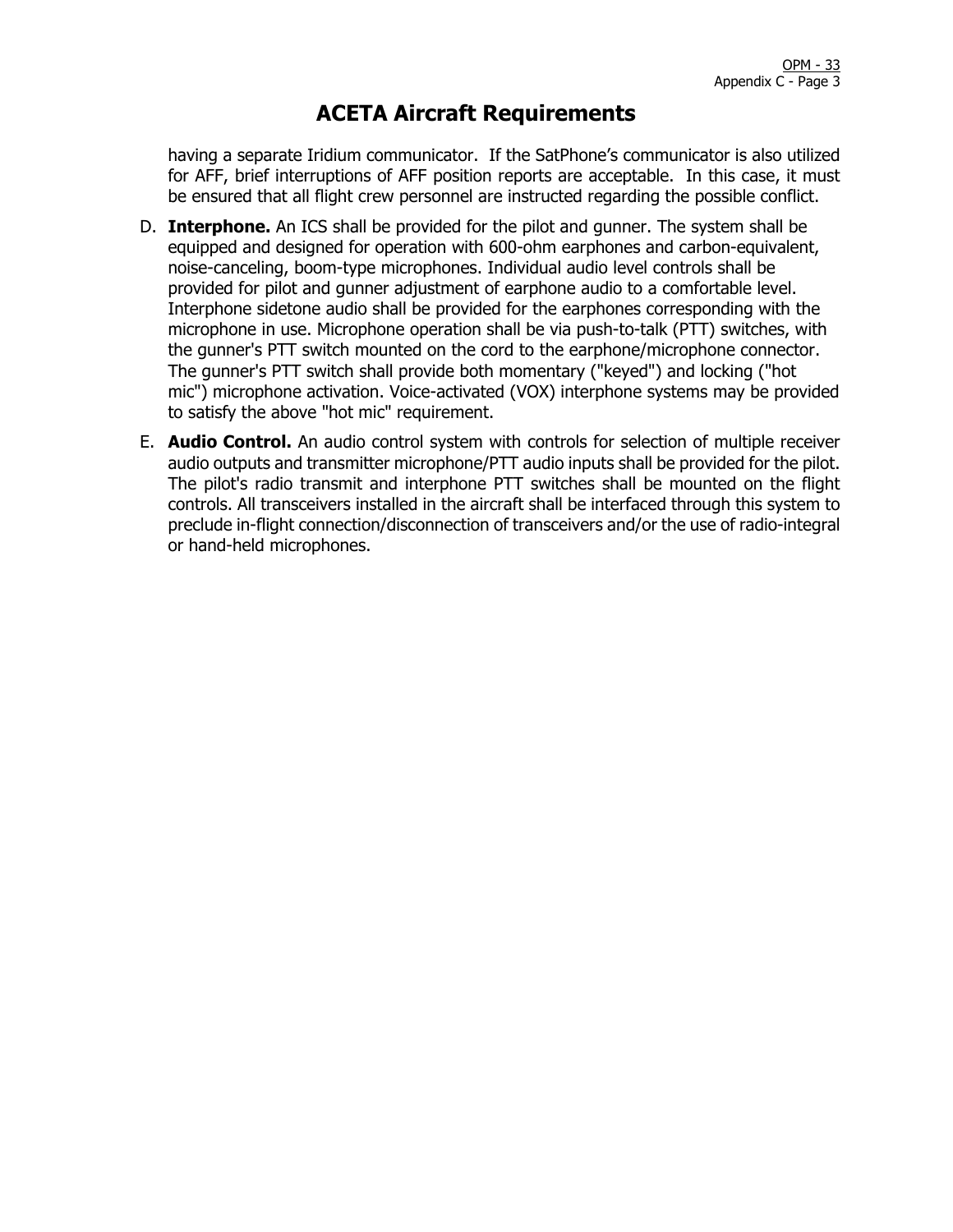# **Pilot Requirements**

#### **1. Minimum PIC time accumulated as follows:**

- A. 1,500 hours in helicopters.
- B. 100 hours in helicopters in previous 12 months.
- C. 100 hours in the weight class helicopter as offered. Defined as helicopter having a gross weight of "12,500 pounds or less" and "more than 12,500 pounds."
- D. 100 hours in turbine powered helicopters if turbine engine helicopter.
- E. 200 hours in reciprocating engine powered helicopters if reciprocating engine helicopter.
- F. 10 hours in the same make, model, and series as the contract helicopter in the last 12 months.
- G. Last 90 days, Compliance with 14 CFR 61.57 or 135.247 as appropriate.
- H. \*10 hours in designated mountainous areas in the same make and model as the contract helicopter.
- I. \*200 hours total mountain flight hours. Defined as experience in operating helicopters in mountainous terrain as identified in 14 CFR 95 Subpart B - Designated Mountainous Area. Operating includes maneuvering and numerous takeoffs and landings to ridgelines, pinnacles, and confined areas.
- J. 200 hours Pilot-in-command (PIC) in category in low-level operations including 10 hours over typical terrain within the last 12 months.
- K. \*\*10 hours total longline vertical reference (VTR) flight hours to include a minimum of 2 hours of VTR training within the last 12 months.
	- \* Applicable when ACETA operation is conducted in mountainous areas.
	- \*\* Applicable when ACETA operation requires transportation of wildlife by longline

**Note:** Pilots must be qualified for STEP per [OPM-40 Single-Skid, Toe-In, and Hover Exit/Entry](https://www.doi.gov/sites/doi.gov/files/uploads/opm-40.pdf)  [Procedures \(STEP\) Operations-](https://www.doi.gov/sites/doi.gov/files/uploads/opm-40.pdf)as required by the PASP.

#### **2. Additional PIC requirements for identified ACETA special use activities:**

- A. *Herding:* 50 hours in classification, aerial animal herding, eradication, darting/marking, trapping or a combination thereof or 25 hours of ACETA training conducted by an OAS approved ACETA training pilot.
- B. *Eradication/Darting/Marking above 50 ft AGL:* 50 hours in classification, aerial animal herding, eradication, darting/marking, trapping, net gunning or a combination thereof or 25 hours of ACETA training conducted by an OAS approved ACETA training pilot.
- C. *Eradication/Darting/Marking below 50 ft. AGL:* 100 hours in aerial animal herding, eradication, or 50 hours marking/darting, trapping, net gunning or a combination thereof. Or 25 hours of ACETA training in Marking/Darting (below 50 ft. AGL) conducted by an OAS approved ACETA training pilot.
- D. *Trapping:* 100 hours in aerial animal herding, eradication, or 50 hours darting/marking, trapping, or net gunning or a combination thereof or 25 hours of ACETA training in trapping conducted by an OAS approved ACETA training pilot.
- E. *Net Gunning (Hand-held Netgun):* 150 hours in aerial wildlife operations conducting marking, eradication, darting, or net gunning.